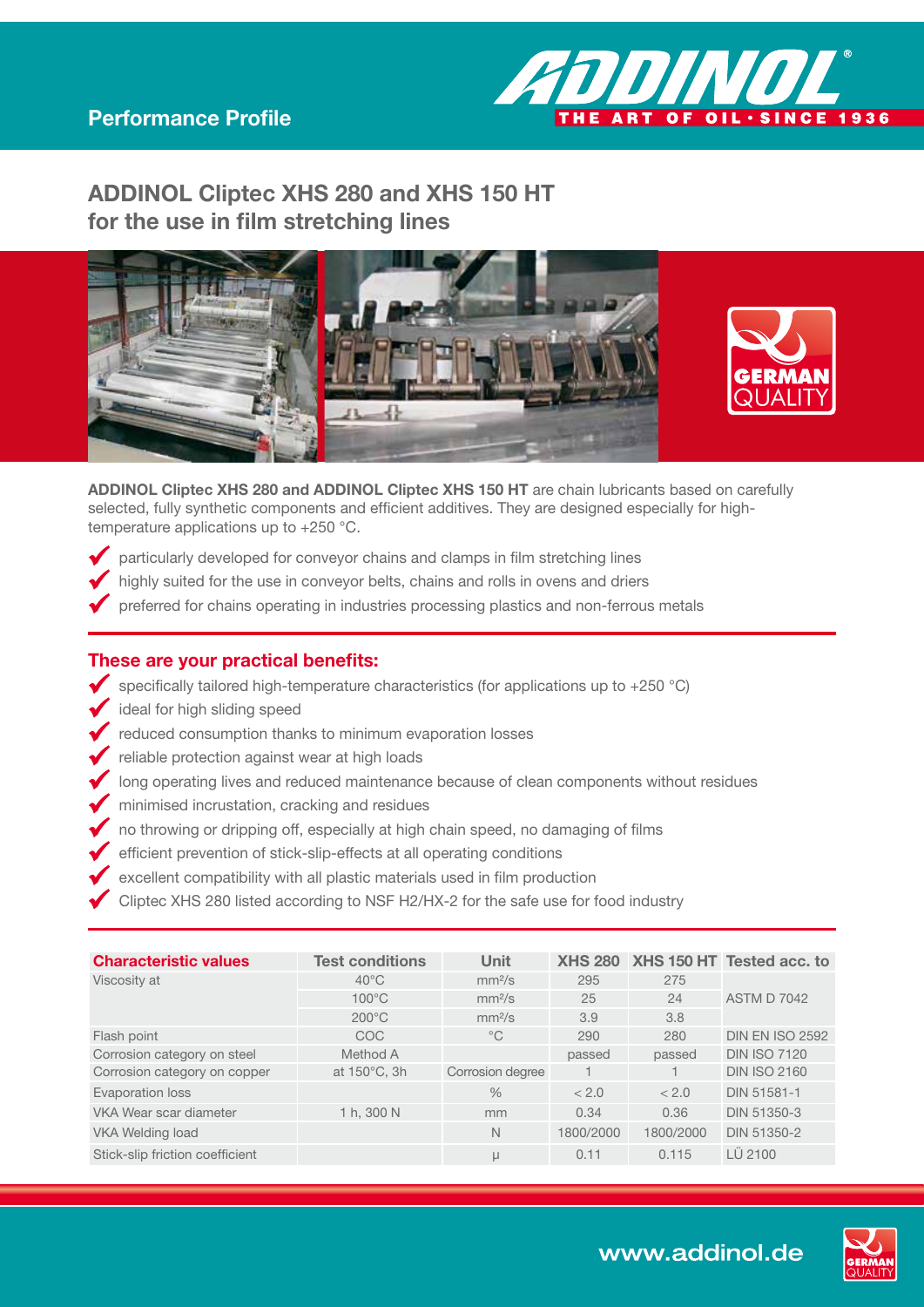

## Film stretching lines place extreme requirements on the lubricant

Modern film stretching lines operate non-stop at very high speed and temperatures. These conditions mean enormous loads on all components. The heart of each plant is the TDO (Transfer Direction Orientator) chain – it must run safely and smoothly to prevent production downtimes and to ensure highest film quality at any time.

Constantly high temperatures, which are typical of plants of this type, bring about the risk of boil-off losses, fouling, encrusted deposits and lubricant residues on chain components and tracks, supply pipes can block because of clogging lubricants. All these factors quickly can cause a standstill of the whole plant.

In addition, all components are prone to wear because of the prevailing loads which constantly are on a high level. This calls for a reliable all-round protection provided by the lubricant. In order to guarantee a stable lubricating film, optimum adhesion even at high speeds is necessary. Economic consumption and efficient use are taken for granted. The outstanding friction behaviour of ADDINOL Cliptec XHS reduces thermal and mechanical loads on all components; this in turn increases plant efficiency.

### ADDINOL Cliptec XHS 280 and XHS 150 HT master the special challenges in film stretching lines

- Cliptec XHS 280 particularly fit for modern plants with high chain speed (250 up to 450 m/min) and increased chain tension
- Cliptec XHS 150 HT preferred for plants at medium speeds (< 350 m/min) and normal chain tension

#### **4** Highest thermal-oxidative stability

The chain lubricants of the ADDINOL Cliptec range are based on fully synthetic components and carefully selected additives ensuring highest ageing stability. Because of their high flash point at low viscosity the ADDINOL Cliptec chain lubricants are ideal for an application at high temperatures. They do not form any varnish or incrustations on surfaces and components which could hinder the run of the chain. Lubricant feed pipes remain free of deposits and clogging.

In addition, lubricants of the ADDINOL Cliptec range display minor evaporation losses only also at high temperatures – this way they reduce consumption and keep loads of the oven atmosphere with oil residues at a minimum level. This in turn facilitates the metallising of the films.



*Competitive product Feed pipes clogged up with deposits*



*Competitive product Chain with deposits and incrustations on the surface*



*ADDINOL Cliptec XHS 280 Feed pipes without deposits, full functional capability*



*ADDINOL Cliptec XHS 280 Clean chain components without cracked residues or deposits*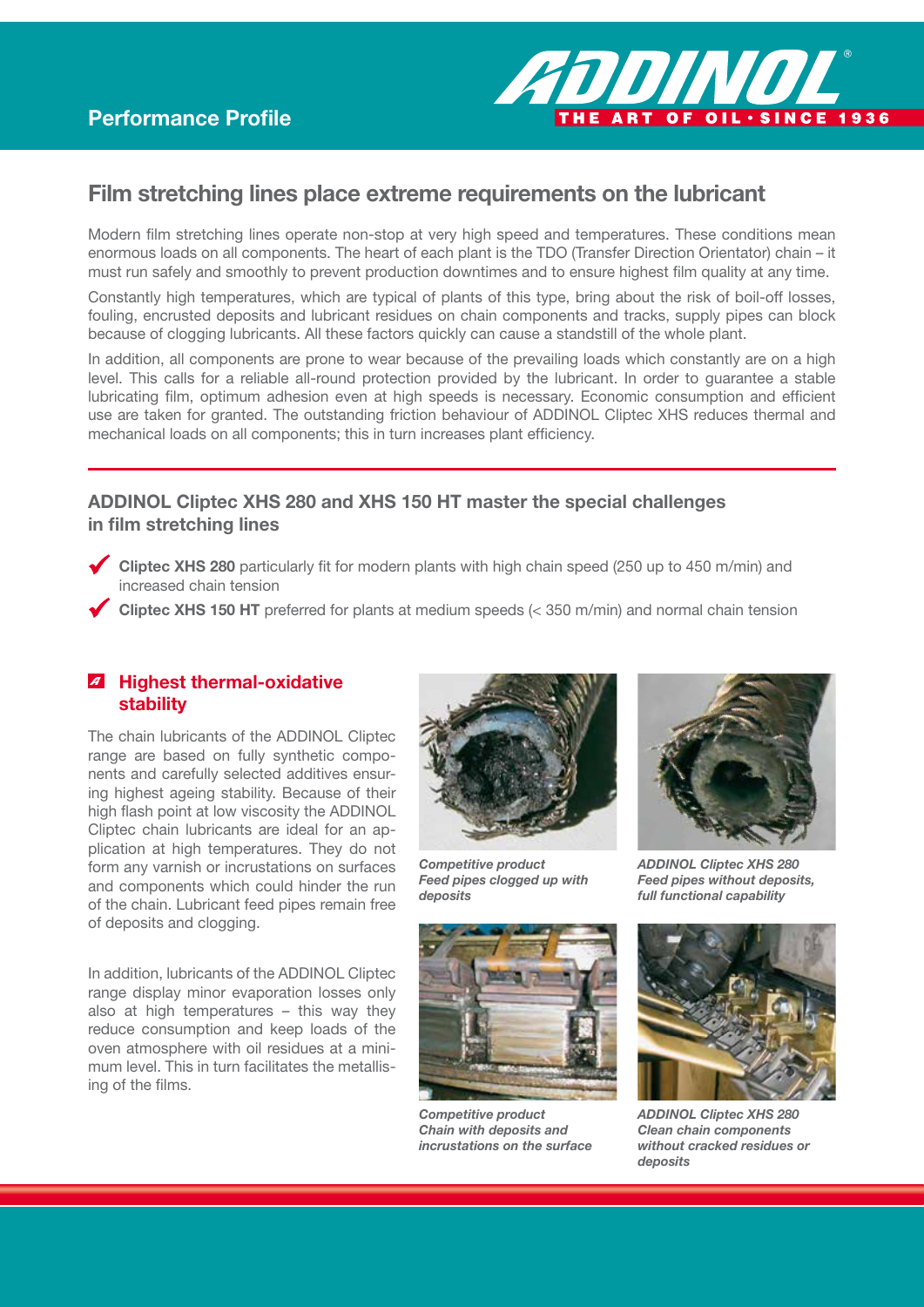

## ADDINOL Cliptec XHS 280 and XHS 150 HT

### *A* Reliable protection against wear

Plants in the manufacturing and processing of films operate non-stop and under high thermal and mechanical loads. All components require stable and reliable lubrication to prevent wear and to achieve maximum operating lives of the components.

The chain lubricants of the ADDINOL Cliptec range produce excellent results in the Four-ball-tester according to DIN 51350-3, wear scar diameter after one hour and a force of 300 Newton measures 0.34 mm.



*Clips at the use of ADDINOL Cliptec XHS 280*

### **A** Increased efficiency

Because of its efficient additivation ADDI-NOL Cliptec XHS 280 possesses a superior friction coefficient\* compared to competitive products. The lowering of friction both at low and at high loads brings about a decrease of the energy demand. Thermal and mechanical loads on the components are minimised with positive effects on the overall operating life of the plant. At the same time, efficiency is improved and less energy is required for driving the chains.

Reduction of friction coefficients can be illustrated by the help of the test results achieved on the slide friction test rig (see chart 1). These test results are confirmed by the excellent experiences from practice. Power input of the chain drives of a film stretching line decreases immediately after changing over to ADDINOL Cliptec XHS 280 compared to the competitive product applied before at the same lubricant quantity and the same speed. It continues to decrease with further application, which means that less engine power is required for driving the chains – see chart 2.

 $*$  friction coefficient = ratio of the force of friction between two bodies and the force pressing them together, depends on material, surface quality and speed.



*Chart 1: Test on slide friction test rig – significant reduction of friction for ADDINOL Cliptec XHS 280 compared to competitive product*



*Chart 2: ADDINOL Cliptec XHS 280 and competitive product compared. With ADDINOL Cliptec XHS 280 torque is reduced, as a consequence less energy input is required.*